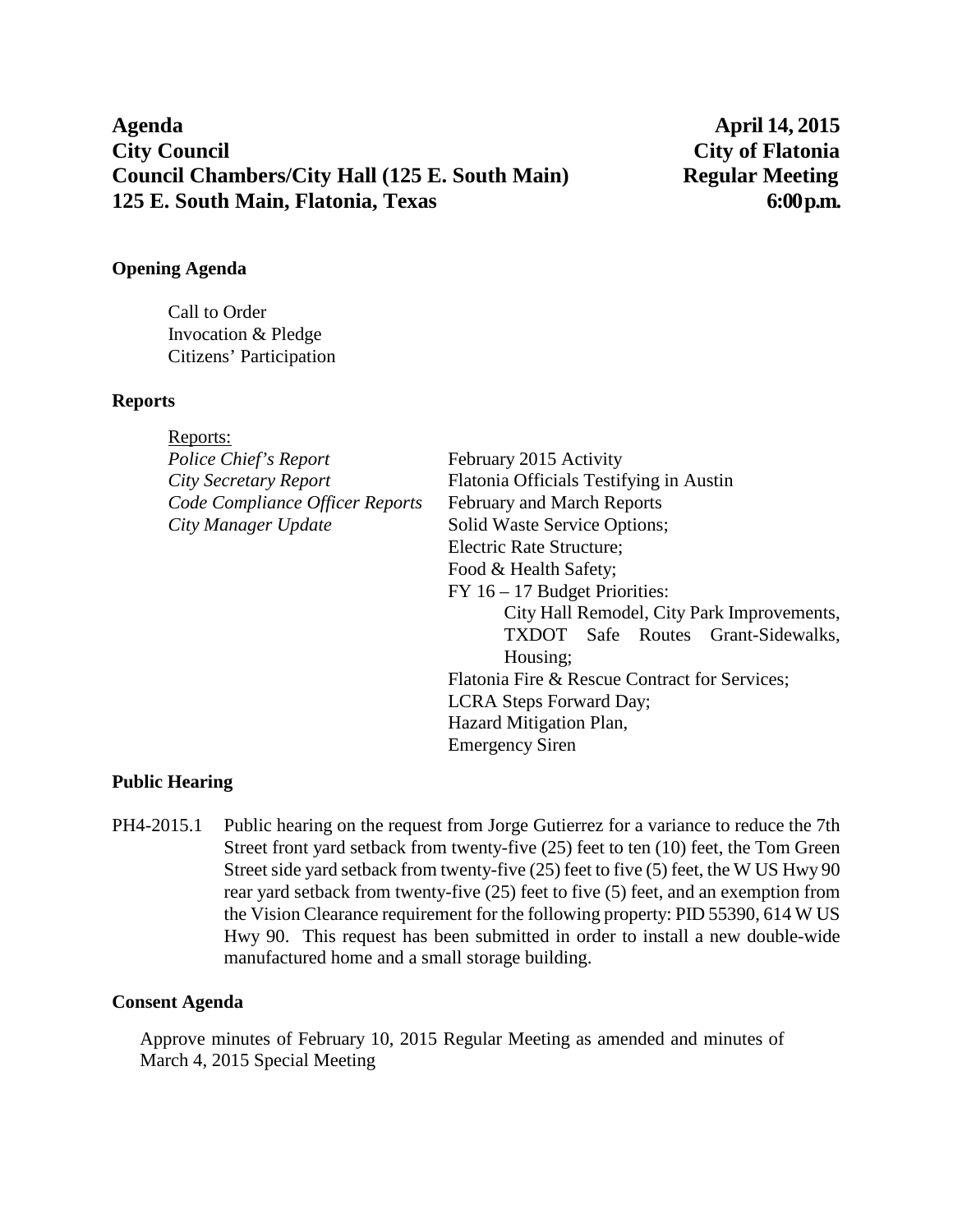#### **Deliberation Agenda**

- 4-2015.1. Consider and take appropriate action on the request from Jorge Gutierrez for a variance to reduce the 7th Street front yard setback from twenty-five (25) feet to ten (10) feet, the Tom Green Street side yard setback from twenty-five (25) feet to five (5) feet, the W US Hwy 90 rear yard setback from twenty-five (25) feet to five (5) feet, and an exemption from the Vision Clearance requirement for the following property: PID 55390, 614 W US Hwy 90.
- 4-2015.2. Consider and take appropriate action on an ordinance closing the undeveloped alleyway located in block 31 and portion of E.  $11<sup>th</sup>$  Street running east and west between N. Penn St. and N. Market St. as requested by Robin Branecky.
- 4-2015.3. Consider and take appropriate action on authorizing staff to publish a request for bids for an electric rate study.

#### **Executive Session**

- ES4-2015.1 As authorized by Texas Government Code Sec. 551.074, Personnel Matters city manager evaluation
- ES4-2015.2 As authorized by Texas Government Code Sec. 551.071, Consultation with attorney

To seek advice regarding leases of City property for oil and gas production, including amendments to and renewals of prior leases relating to .821 acres of land, more or less, situated in the Miguel Muldoon League No. 14 A-76, Fayette County, Texas and being described as Tract No. 128 in that certain Designation of Unit for the Flatonia Townsite Unit dated January 5, 2015 and recorded in Volume 1727, Page 145 of the Official Deed Records of Fayette County, Texas, as requested by Sabine River Energy LLC, and authorizing Mayor to execute such lease and a memorandum.

#### **Deliberation Agenda**

- 4-2015.4. Consider and take appropriate action on city manager evaluation.
- 4-2015.6. Consider and take appropriate action regarding oil and gas lease relating to .821 acres of land, more or less, situated in the Miguel Muldoon League No. 14 A-76, Fayette County, Texas and being described as Tract No. 128 in that certain Designation of Unit for the Flatonia Townsite Unit dated January 5, 2015 and recorded in Volume 1727, Page 145 of the Official Deed Records of Fayette County, Texas, as requested by Sabine River Energy LLC, and authorizing Mayor to execute such lease and a memorandum.

#### **Adjournment**